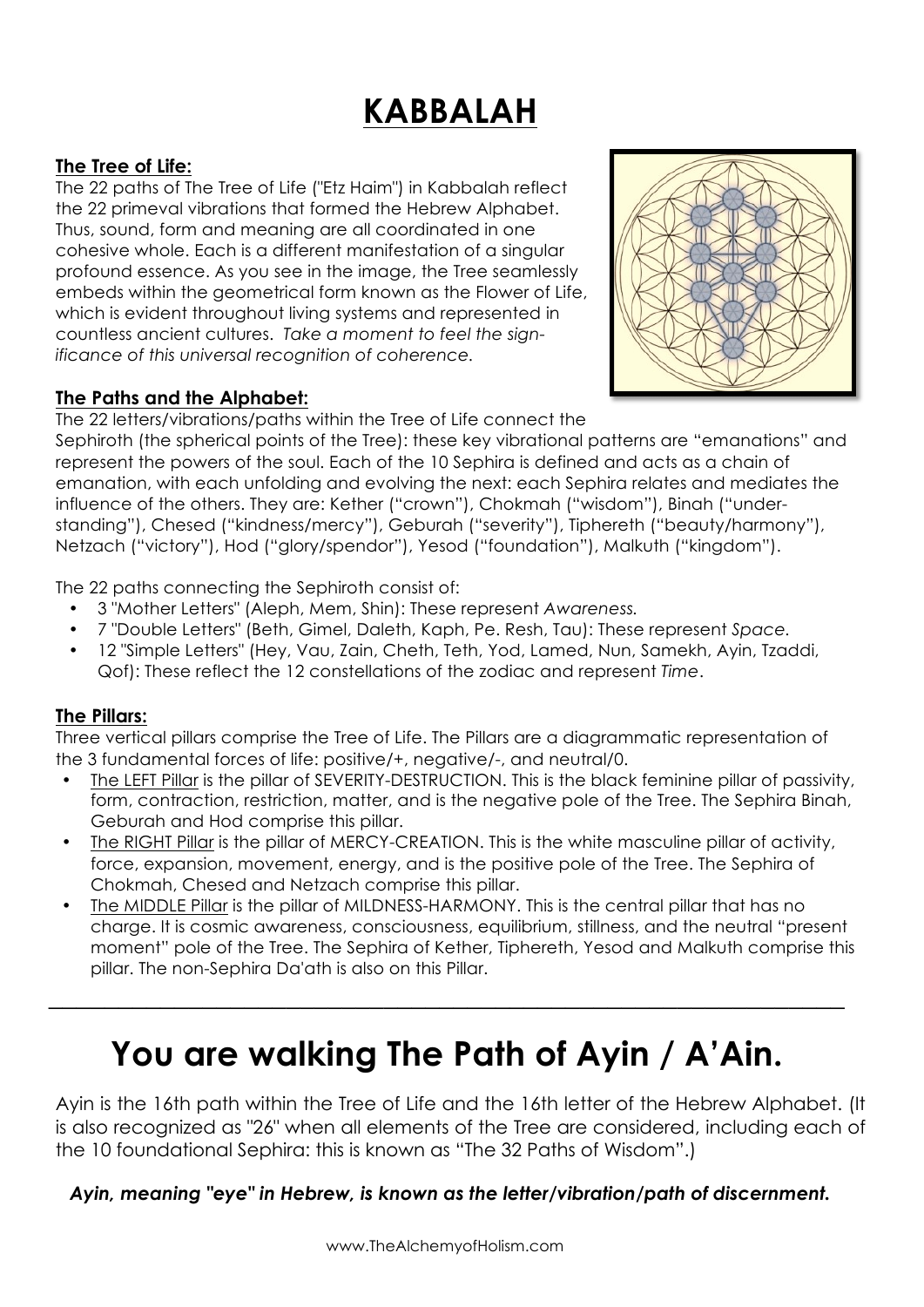

On this path, you are the "visionary eye of the soul". This is the path of discerning the balanced expression of your innate natural "animalistic" tendencies – neither vilifying nor overindulging but rather realizing their role as the divine spark within you that feeds Whole-beingness.

Ayin connects the 6<sup>th</sup> Sephira of Tiphereth (meaning "beauty") and the 8<sup>th</sup> Sephira of Hod Imeaning "splendor"). Astrologically, Tiphereth is ruled by the sun and symbolizes power and vitality. Hod occupies the 8<sup>th</sup> position in The Tree and represents splendor and glory. This is the Sephira of material matters such as business, culture, artistic endeavors…and how these are approached. Hod is about thought patterns, communication style, mind processes and perceptive framework. Astrologically, Hod is represented by Mercury, the planet of communication.

You can delve and use the energy of Hod to determine how to work with your mind for optimal action and result.

## **22 Kabbalah Paths and 22 Tarot Archetypes:**

The Kabbalistic wisdom tradition and the Tarot are inextricably linked by the form, function, enigmatic meaning, and quantity of "22". There are 22 Kabbalah paths and 22 major arcana Tarot archetypes. Although the origination portal providing this link can be glimpsed and intuited, what we know for certain is that a (natural, inherent) alignment between the two exists that speaks to the evolutionary processes of life.

The Path of Ayin is directly linked to the Tarot archetype of "The Devil".

#### **According to Ann Skea:**

"On the lower Paths of the Tree, below the Sephira of Tiphereth (6), lie the Paths of the unconscious, primordial energies. Samekh, the Path of Temperance, was dominated by the lifeforce of the Great Goddess who, in Alchemy, is represented by the female half of the Alchemical Hermaphrodite. Now, on the Path of The Devil – the Path of A'Ain, the Hebrew letter for 'Eye' – the Cabbalistic traveller encounters the life-force of the God who is the essential other half of that generative whole.

His energies, like those which we attribute to the Goddess, are a-moral, genderless and supremely powerful. He represents the expansive, driving force of life: She, the conservative, nurturing force. But, like Yin and Yang, these forces are both present in fluctuating measure in each and every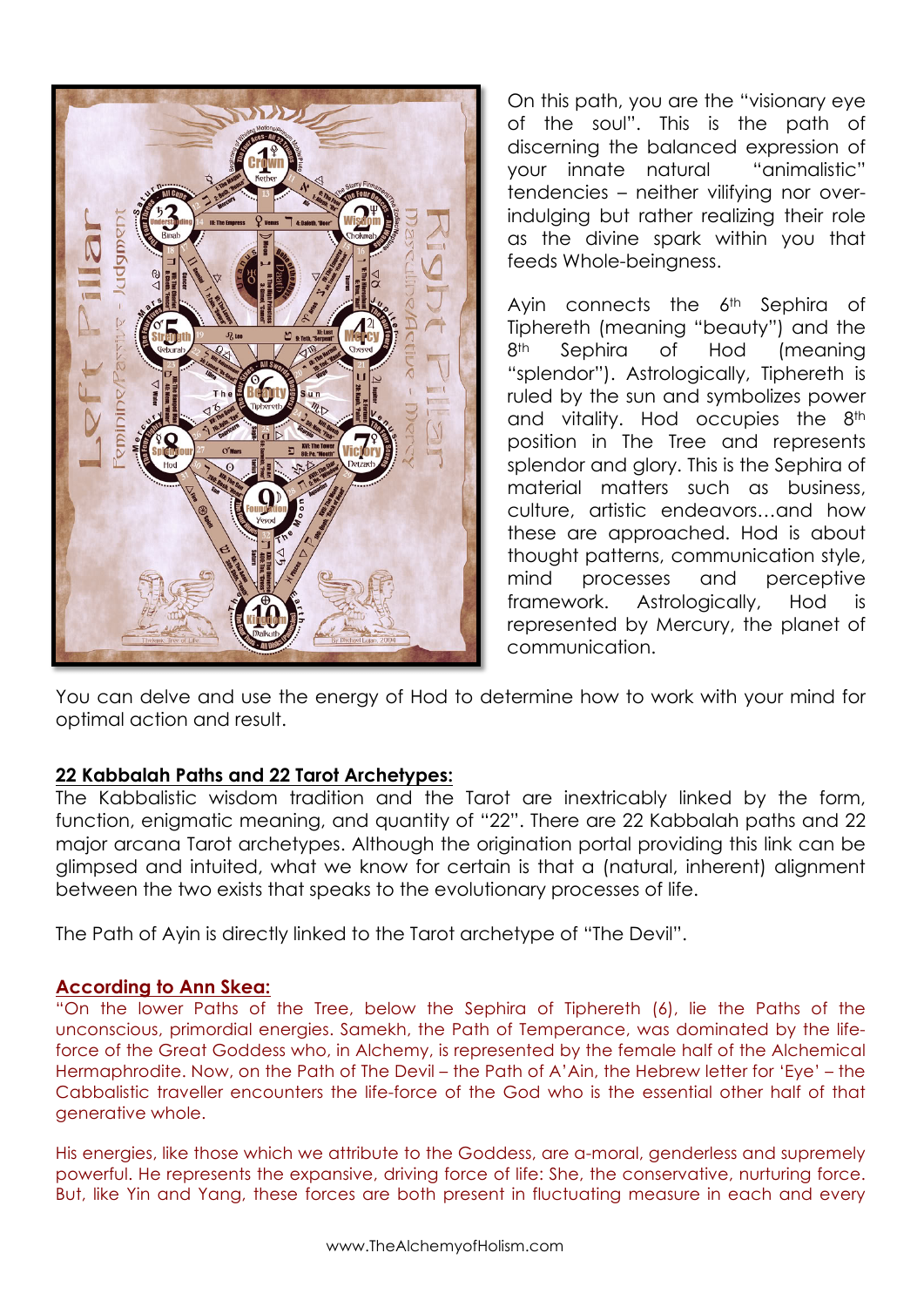living thing. They are the source of our most basic instincts, drives and emotions. They are the socalled 'animal energies' which, in human society, are frequently regarded as dangerous, unacceptable, sinful even, and are, therefore, subject to proscription and rules.



For Cabbalists and Hermeticists, however, these energies are the spark of the Divine within us which, if we can learn to understand and control it, will give us the power to change both ourselves and our world.

The Cabbalistic journey is just one way of learning to understand these energies. And for those who have chosen this way and who embark on the Path of The Devil, the lessons of earlier Paths must have been well mastered. Only then, will they be able to face the 'Lord of the Gates of Matter', whose energies dominate this Path, in safety, and control his powers within themselves with understanding, strength, love and temperance.

On the Traditional Tarot card, this 'Lord of the Gates of Matter' is shown as Pan Pangenitor, the All-Father, a horned, goat-legged, bat-winged figure similar to that which appears in Christian iconography as the Devil. Loosely tethered to the altar on which Pan stands are two similar but smaller and wingless creatures. Sometimes, in later Tarot packs, these creatures are human – one male and one female – but always they share some of Pan's animal attributes; and always their demeanour is unconcerned, or even happy.

The symbolism of this imagery suggests that we are the offspring of this 'Father' – that we share some of his animal nature and that we are subject to his power. But the details of the image suggests also that either we are unknowingly enslaved by him, or we know of the bonds which bind us and choose to accept them, for the looseness of the bonds shows that we can throw them off.

Pan's energies are lustful, vital, Mercurial energies. They are capricious (Capricorn is the astrological sign for this Path) and have no foresight or scruple. Allowed free reign, they have the power to transcend all limitations and cause chaos and destruction. But they are also the energies of the light-bearer, Lucifer. And without them we are sterile. This paradox was the source of Blake's interpretation of the Devil in *The Marriage of Heaven and Hell*, and it is summed up in his aphorism: "*The lust of the goat is the bounty of God*" (*MMH* 8c). It is expressed, too, in one Cabbalistic meditation for this Path: 'The Exalted Phallus'.

The sexual energies are, of course, one expression of these generative powers, but that is not the only way in which they are expressed. Because of the power of the sexual drive, however, many spiritual disciplines emphasize its importance, either by prohibition or, as in Tantric Yoga, by exploiting its believed connection with states of divine ecstasy. Cabbala, on the other hand, teaches neither abstinence nor excess (although both are valued) but the overall need for understanding and for equipoise.

Few of the gods associated with this Path, however, have had followers whose rituals demonstrated equipoise, even when those rituals celebrated Divine Mysteries. The excesses of the Bacchants who worshipped Dionysus, for example, were terrifyingly depicted by Euripides in his *Bacchanals*. And followers of the ancient goat-headed god, Bahomet, whose name means 'wisdom'2, were believed by the Christians to indulge in orgiastic rituals of Devil-worship and